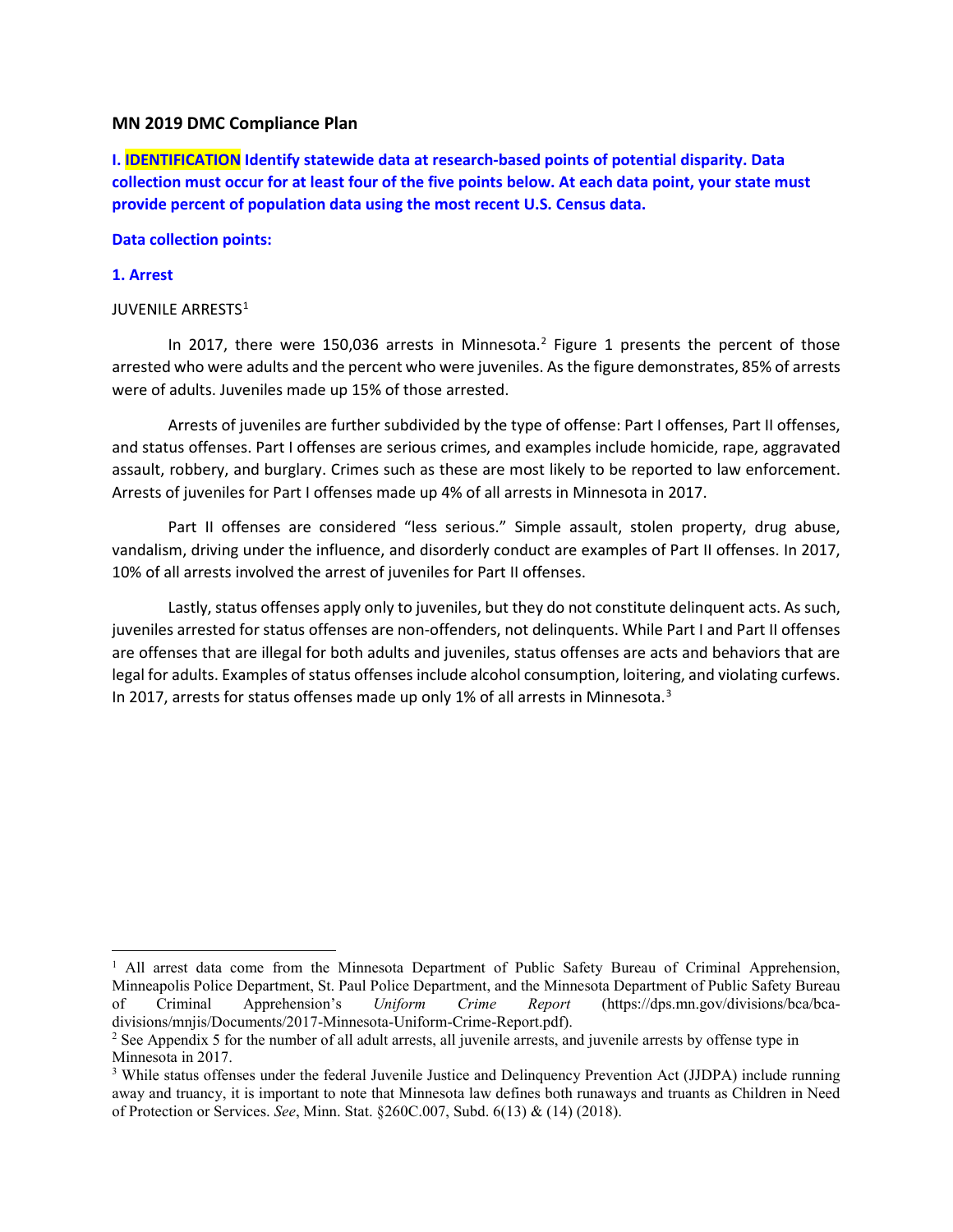

## *Arrests by Offense Type*

A closer look at juvenile arrests in Minnesota in 2017 reveals a majority of arrests were for Part II offenses. Figure 2 displays the percent of juvenile arrests that were for Part I, Part II, and status offenses. Of the 21,864 arrests, 66% were for Part II offenses. A little over one-quarter (27%) of juvenile arrests were for Part I offenses. A much smaller percentage of arrests involved status offenses (7%).

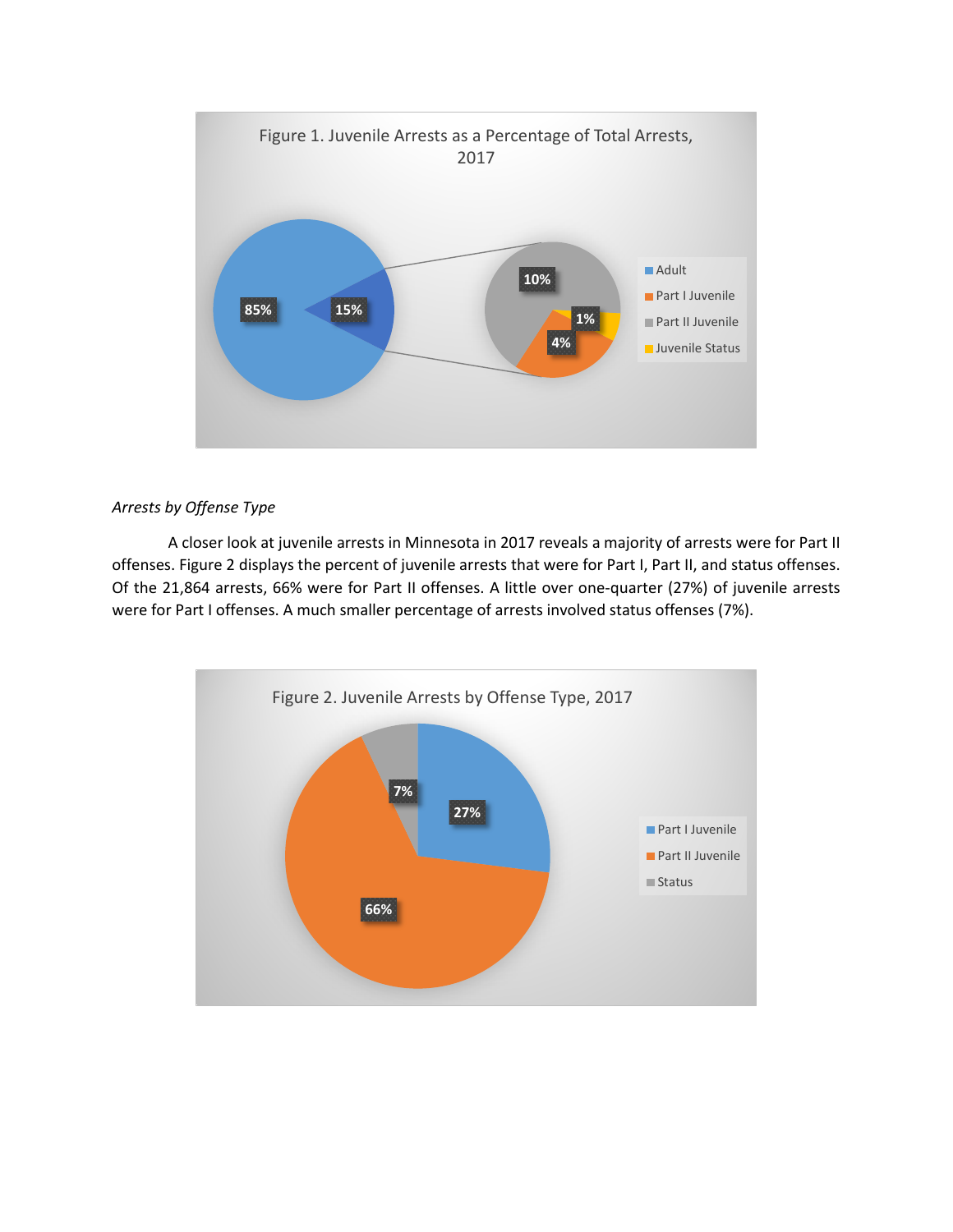## *Arrests by Gender and Offense Type[4](#page-2-0)*

In 2017, the number of girls and boys between the ages of 10 and 17 was almost evenly split. Boys were a slim majority of the youth population, but they were overrepresented among juvenile arrests as Graph 6 demonstrates. In 2017, boys were 51% of 10 to 17-year-olds but 68% of youth arrested. By contrast, girls were underrepresented among those arrested. Girls were 49% of the youth population but only 32% of juveniles arrested.

A breakdown of arrests by offense type reveals similar patterns. Girls were underrepresented, making up about one-third of those arrested for Part I and Part II offenses (34% and 31% respectively). Conversely, 66% of those arrested for Part I offenses and 69% of youth arrested for Part II offenses were males. With regard to arrests for status offenses, boys were overrepresented there as well, making up 63% of youth arrested. By contrast, girls were underrepresented, comprising 37% of youth arrested for status offenses.



A breakdown of arrests for status offenses yields interesting results. The following graph compares the percent of girls and boys arrested for status offenses to their proportion of the youth population. While boys were overrepresented among arrests for curfew and loitering violations (73%), girls were underrepresented (27%).

For the most part, girls and boys were proportionately represented in runaway arrests. Their share of those arrested for running away was *proportionate* to their share of the youth population. Boys made up 51% of the youth population and 48% of runaway arrests while girls were 49% of the youth population and 52% of those arrested.

l

<span id="page-2-0"></span><sup>4</sup> See Appendix 6 for the number of juvenile arrests in Minnesota by offense type and gender in 2017.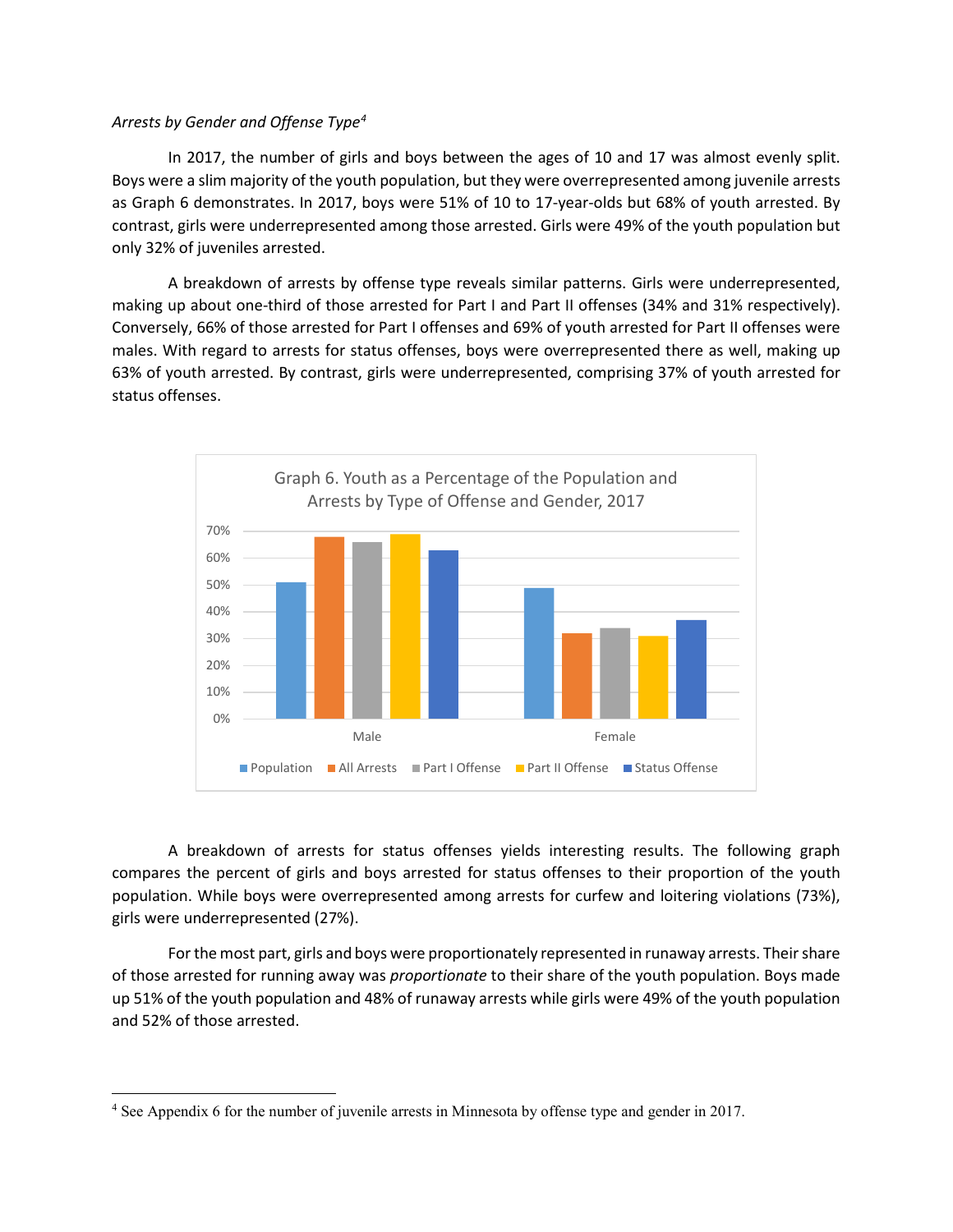

## *Arrests by Race, Ethnicity, and Offense Type*

l

The following graph examines the race and ethnicity of youth arrested for Part I and Part II offenses in 2017.<sup>[5](#page-3-0)</sup> Results demonstrate that some groups were overrepresented among delinquency arrests while others were underrepresented. White youth were among those underrepresented. They were 73% of the youth population between 10 and 17 years of age, but 51% of those arrested for Part I and Part II offenses. Asian American youth were also underrepresented. They were 7% of the youth population but 2% of those arrested.

In contrast, black and Hispanic/Latinx youth were overrepresented among those arrested. Ten percent of youth between the ages of 10 and 17 were black, but 30% of juvenile delinquency arrests were of black youth. There is a similar pattern but to a lesser degree among Hispanic/Latinx youth. While they made up 9% of the youth population, they were 13% of youth arrested.

American Indian youth was the only group that was, for the most part, proportionately represented. They were 2% of the youth population and 3% of those arrested.

<span id="page-3-0"></span><sup>5</sup> See Appendix 7 for the number of juvenile delinquency arrests in Minnesota by race and ethnicity in 2017.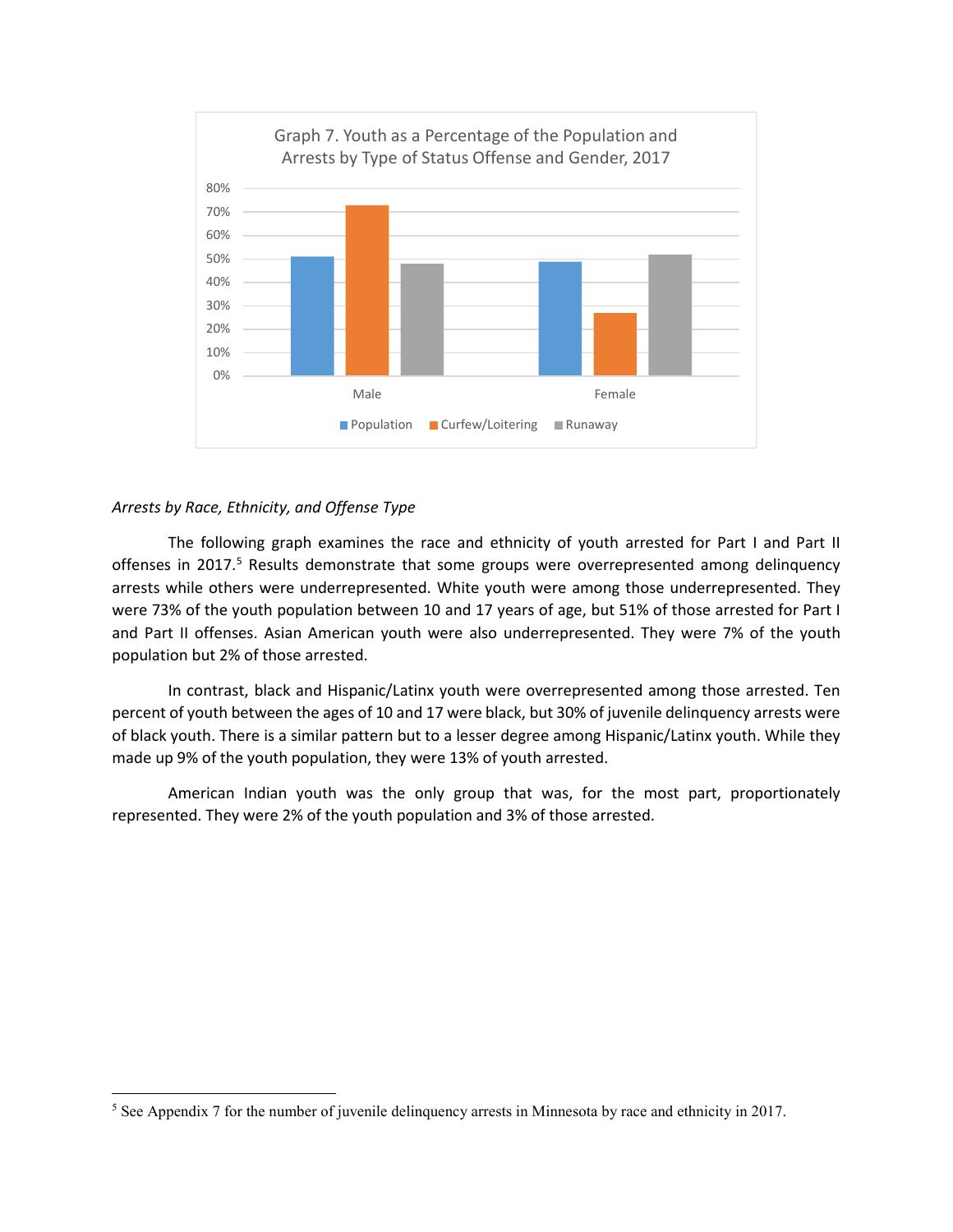

Similar patterns emerge when we examine juvenile arrests by type of offense and race. Graph 9 presents white youth, black youth, American Indian youth, and Asian American youth as a percentage of the youth population and arrests for Part I offenses, Part II offenses, and status offenses.<sup>[6](#page-4-0)</sup>

Again, white youth were underrepresented among those arrested for any type of offense. Seventy-three percent of the youth population was white, but about half of those arrested for Part I offenses and status offenses were white (49% and 48% respectively). To a lesser degree, white youth were underrepresented among youth arrested for Part II offenses. Of those arrested, 62% were white.

Conversely, black youth were overrepresented. In 2017, 10% of the youth population was black, but nearly half of those arrested for Part I offenses (43%) and status offenses (44%) were black youth. Among those arrested for Part II offenses, almost one-third (31%) were black.

There was slight disproportionately among arrests of American Indian youth. Two percent of the youth population was American Indian, and 3% of those arrested for Part I offenses and status offenses were American Indian. These youth were 4% of Part II offense arrests.

Asian American youth were slightly underrepresented among juvenile arrests. Seven percent of the youth population was Asian American, but 3% of Part I offense arrests and 2% of youth arrested for Part II offenses and status offenses were Asian American youth.

l

<span id="page-4-0"></span><sup>6</sup> See Appendix 8 for the number of juvenile arrests in Minnesota by offense type and race in 2017. Disaggregation of these data by ethnicity was not available.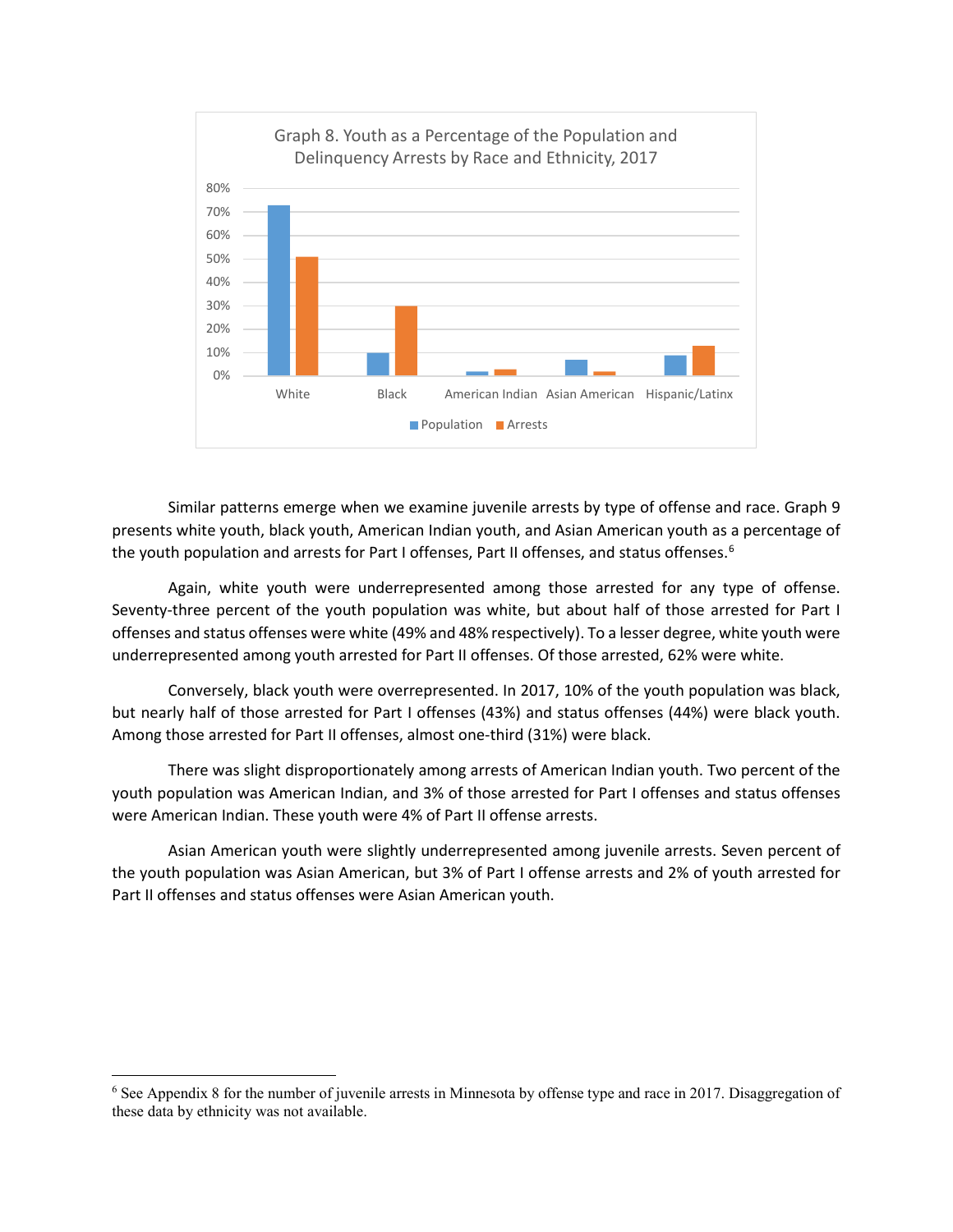

A disaggregation of arrests for status offenses by type of offense and race also reveals disproportionately among youth. The graph below compares the percentage of youth arrested for curfew/loitering violations and running away with their share of the youth population.[7](#page-5-0) White youth made up approximately half the youth arrested for these offenses (45% and 56% respectively) but were nearly three-quarters (73%) of the youth population. While white youth were underrepresented, black youth were significantly overrepresented. Black youth were only 10% of the population but approximately half of those arrested were black youth. Specifically, half of those arrested for violating a curfew or loitering were black, and 39% of youth arrested for running away were black.

Very small percentages of youth arrested were American Indian. These youth were 3% of those arrested for curfew/loitering offenses and 4% for running away, percentages slightly disproportionate to their population. Asian American youth were underrepresented, making up 7% of the youth population and 2% and 1% of those arrested for breaking curfew/loitering laws and running away, respectively.

<span id="page-5-0"></span><sup>&</sup>lt;sup>7</sup> See Appendix 9 for the number of juvenile arrests in Minnesota by type of status offense and race in 2017. Disaggregation of these data by ethnicity was not available.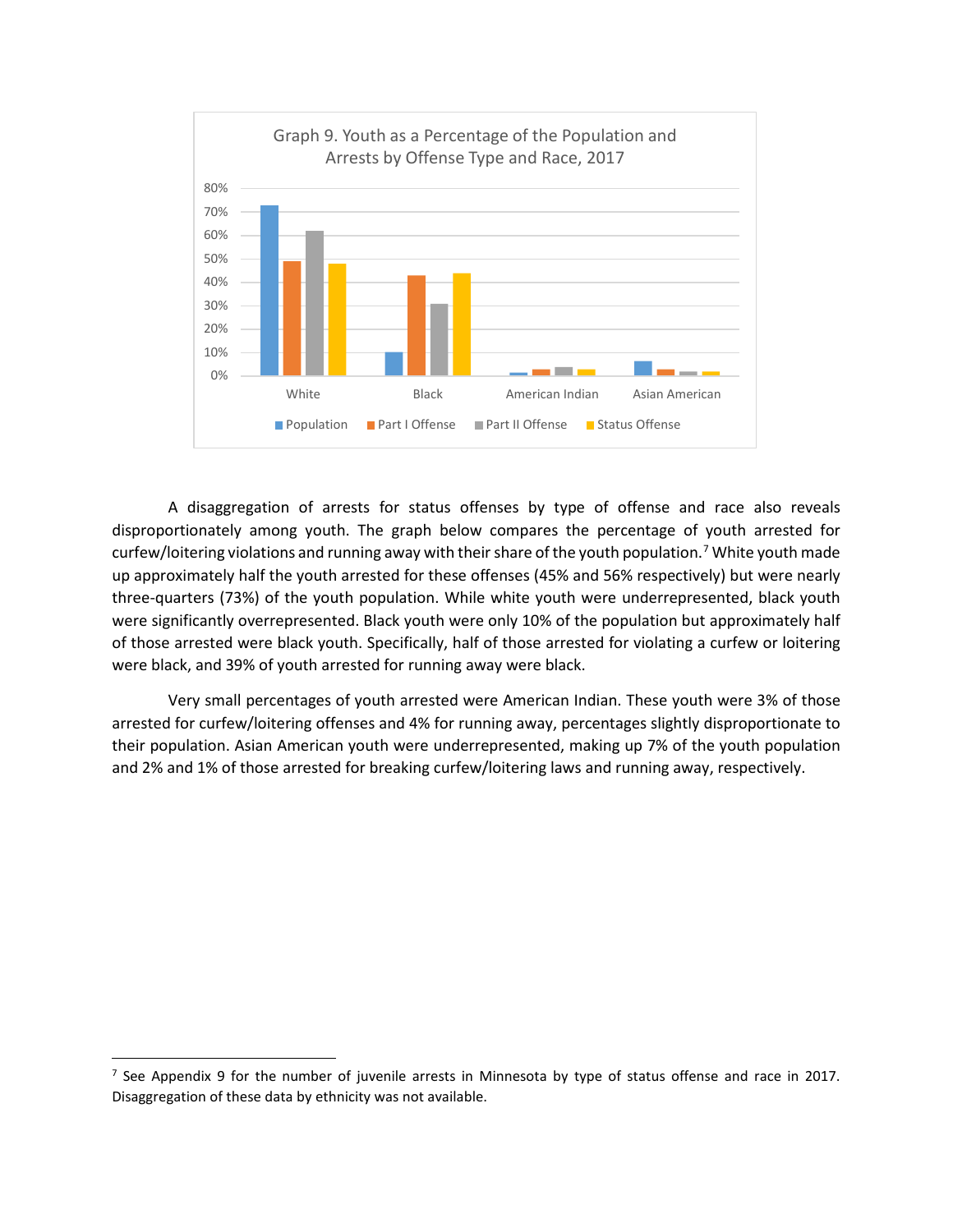

#### *Arrests by Metropolitan Statistical Are[a8](#page-6-0)*

 $\overline{\phantom{a}}$ 

Lastly, we compare juvenile delinquency arrests among youth in Metropolitan Statistical Areas (MSA) and non-Metropolitan Statistical Areas (non-MSAs) in Minnesota. MSAs are parts of the state with at least one area with at least 50,000 residents.<sup>[9](#page-6-1)</sup> Graph 11 displays the percent of youth living in MSAs and non-MSAs in 2017. It also shows the percent of juvenile delinquency arrests occurring in MSAs and non-MSAs.

As the graph demonstrates, there is some disproportionately in population and arrests. Seventynine percent of youth lived in an MSA, where 84% of juvenile arrests took place. While youth living in non-MSAs comprised 21% of the youth population, they made up 16% of those arrested.

<span id="page-6-0"></span><sup>&</sup>lt;sup>8</sup> See Appendix 10 for the number of youth between the ages of 10 and 17 and juvenile delinquency arrests in Minnesota by Metropolitan Statistical Area in 2017.

<span id="page-6-1"></span><sup>9</sup> Counties in MSAs include: Anoka, Carver, Chisago, Dakota, Hennepin, Isanti, Le Sueur, Mille Lacs, Ramsey, Scott, Sherburne, Sibley, Washington, Wright, Carlton, St. Louis, Benton, Stearns, Dodge, Fillmore, Olmsted, Wabasha, Blue Earth, Nicollet, Houston, Polk, and Clay. See [https://apps.deed.state.mn.us/assets/lmi/areamap/msa.shtml.](https://apps.deed.state.mn.us/assets/lmi/areamap/msa.shtml)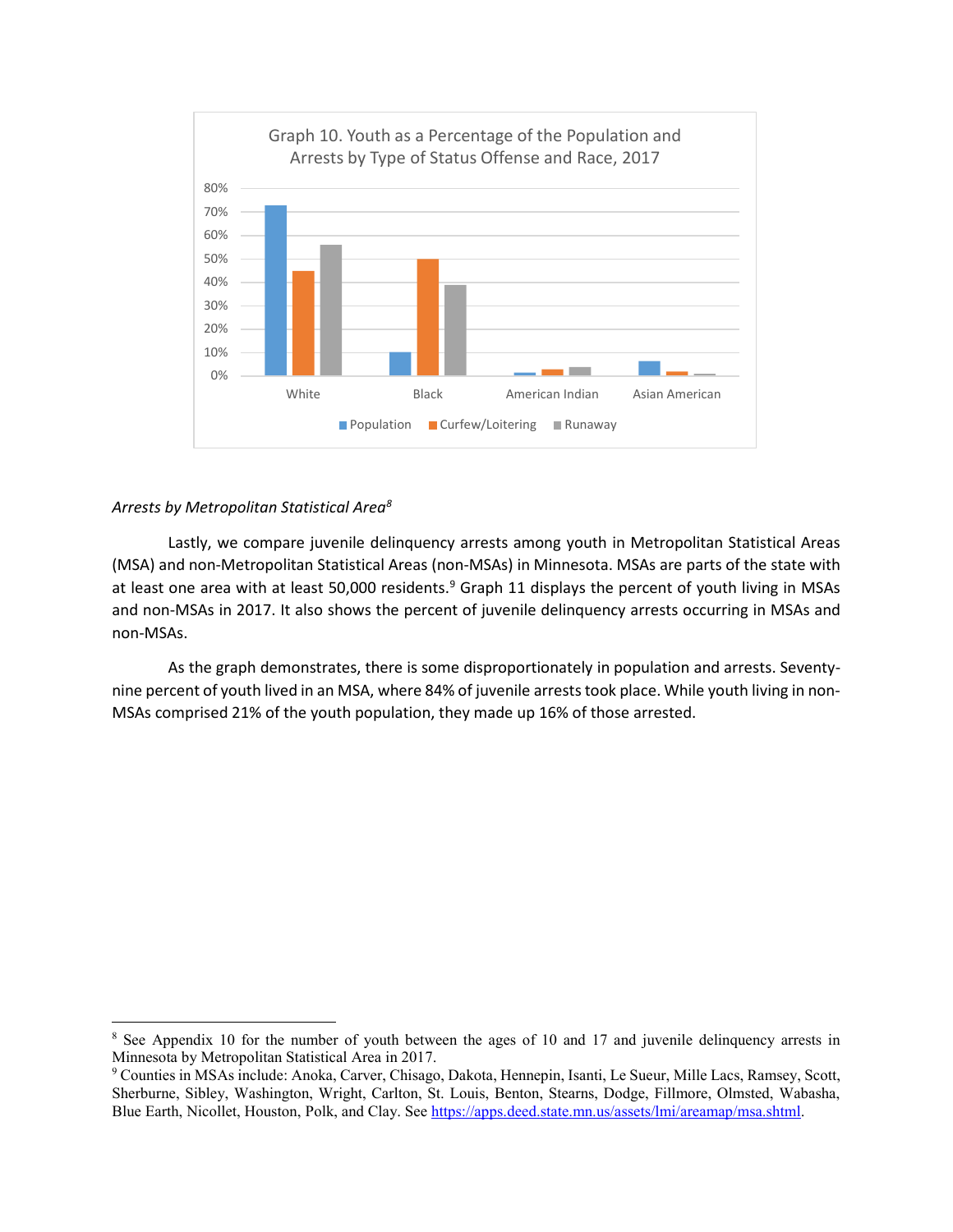

## **2. Diversion (filing of charges)**

## **3. Pre-trial detention (both secure and nonsecure)**

#### YOUTH IN SECURE FACILITIES<sup>[10](#page-7-0)</sup>

#### *Pre-Adjudication*

 $\overline{\phantom{a}}$ 

The graph below examines youth held in secure detention during court processing prior to disposition in 2017. To calculate disproportionately, the percent of youth held in secure detention is compared to the percent of youth arrested for delinquency offenses. This data point is used since data on referrals to county attorneys are unavailable.

Graph 17 shows disproportionately among most groups. White youth and Hispanic/Latinx youth were underrepresented, and black youth and American Indian youth were overrepresented. The percentage of Asian Americans arrested and securely detained (2% and 1% respectively) were more or less proportionate.

Among juveniles arrested, 51% were white. However, 40% of youth in secure detention were white. Likewise, but to a lesser degree, Hispanic/Latinx youth were 13% of those arrested but 9% of those securely held pre-adjudication.

In the opposite direction, black youth comprised 30% of delinquency arrests but a little over onethird (36%) of youth held securely. Similarly, 3% of arrests but 11% of secure detentions were of American Indian youth.

<span id="page-7-0"></span><sup>&</sup>lt;sup>10</sup> Data on youth in secure facilities provided by the Minnesota Department of Corrections, Hennepin County Juvenile Detention Center, Ramsey County Juvenile Detention Center, Boys Totem Town, Dakota County Juvenile Services Center, Arrowhead Juvenile Detention Center, and the Minnesota Correctional Facility- Red Wing, upon request. See Appendix 15 for the number of youth in secure detention and secure confinement in Minnesota by race and ethnicity in 2017.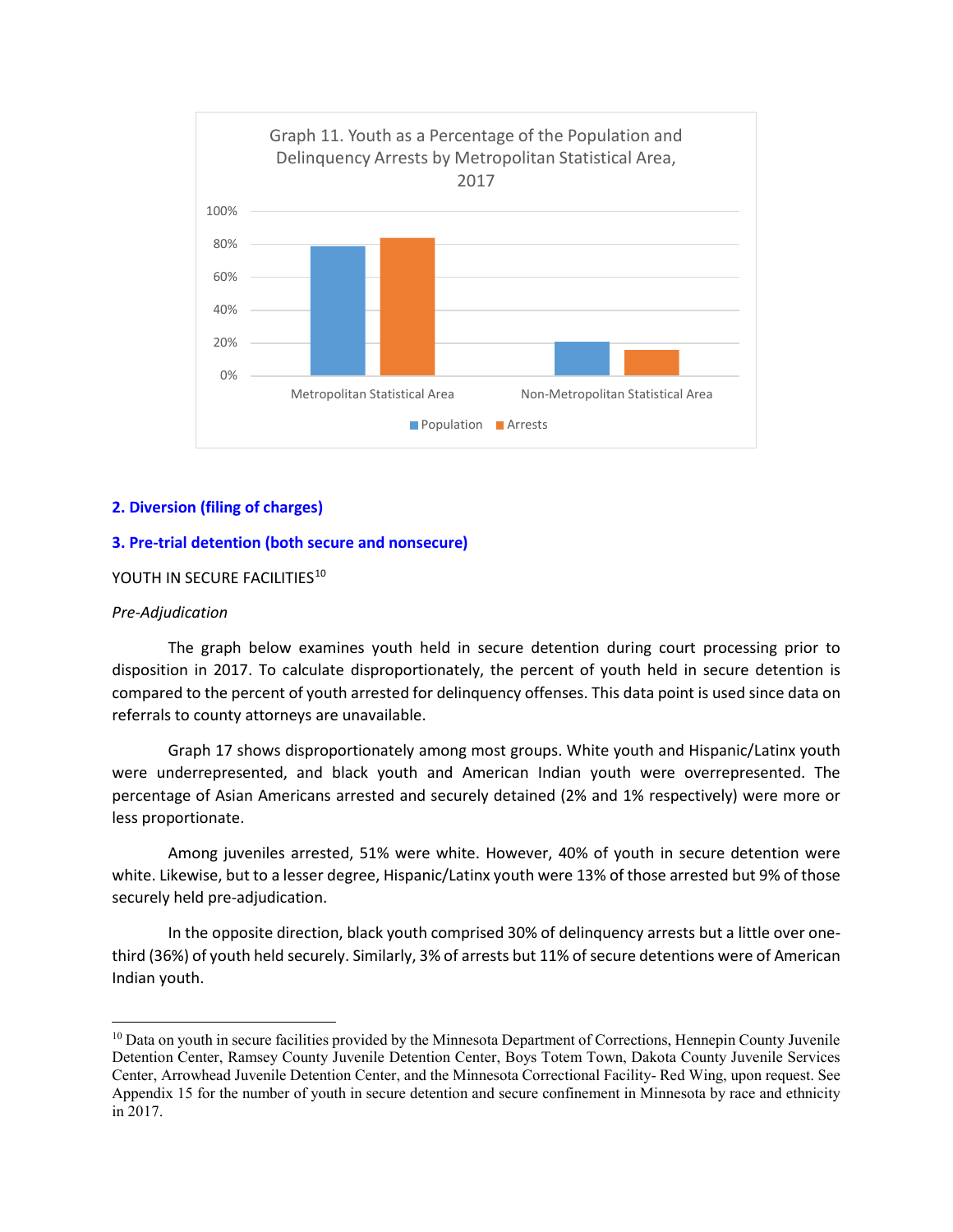

## **4. Disposition commitments (secure and nonsecure)**

#### *Post-Adjudication*

Next, we investigate the race and ethnicity of youth held in secure confinement after court processing. Graph 18 presents this information along with the percent of youth with delinquency adjudications.

There was no disproportionately among Asian American youth and Hispanic/Latinx youth. Asian American youth were 1% of those with delinquency adjudications and 1% of those in secure confinement. Ten percent of cases resulting in delinquency adjudications and 10% of those held in secure confinement were Hispanic/Latinx.

White youth and American Indian youth were overrepresented among those held securely postadjudication. While white youth made up 37% of delinquency adjudications, they were 44% of those in secure confinement. American Indian youth were 9% of those with a delinquency adjudication but 13% of those confined securely.

Black youth were underrepresented. Thirty-four percent of delinquency adjudications involved black youth. Of those in secure confinement, 30% were black.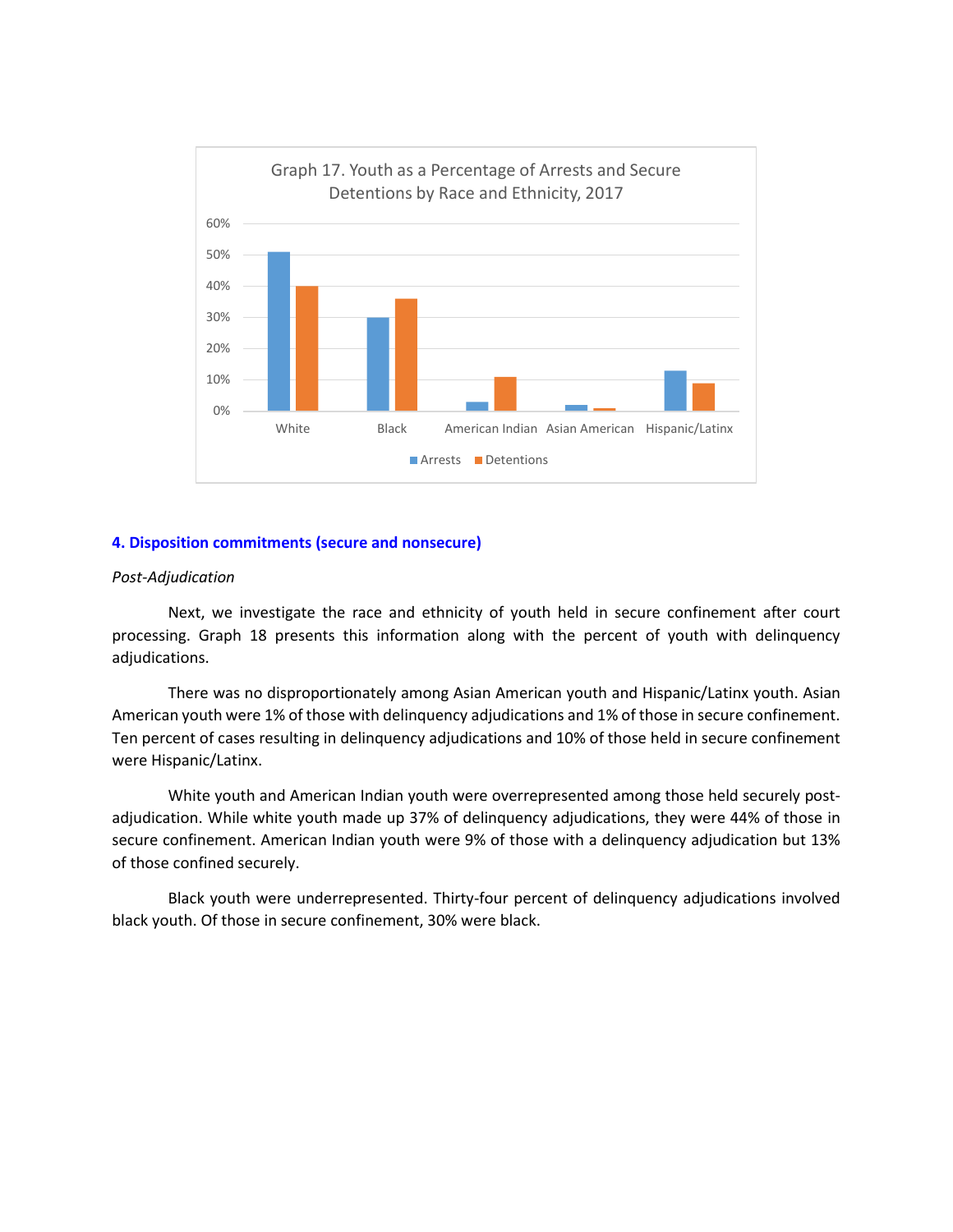

#### **5. Adult transfer**

## CASES TRANSFERRED TO ADULT COURT<sup>[11](#page-9-0)</sup>

Lastly, we turn to youth transferred to adult court in 2017. Under Minnesota law, youth 14 or older alleged to have committed a felony-level offense may be transferred to adult court for prosecution.<sup>[12](#page-9-1)</sup> The process of transferring a case to adult court is called "certification" under Minnesota's statutes. In 2017, of the 3,694 felony cases filed (which includes youth under 14 not eligible for certification) only 42 cases were transferred to adult court (1.14%).

The following graph compares the percent of youth petitioned to juvenile court to the percent certified to adult court. As the graph shows, there was significant disproportionately among white youth and black youth. White youth comprised 44% of delinquency petitions, but only 14% of youth transferred to adult court. By contrast, black youth were 30% of those petitioned in juvenile court, but three-quarters (74%) of those certified as adults.

Hispanic/Latinx youth were slightly underrepresented. They were 10% of delinquency petitions and 5% of those transferred to adult court. American Indian youth were proportionately represented in adult court. Seven percent of delinquency petitions and 7% of transfers involved American Indian youth. Asian American youth made up 1% of cases petitioned in juvenile court, but none were certified as adults.

l

<span id="page-9-0"></span><sup>&</sup>lt;sup>11</sup> Data on transfers to adult court provided by the Minnesota State Court Administrator's Office, upon request. See Appendix 16 for the number of cases transferred to adult court in Minnesota by race and ethnicity in 2017.

<span id="page-9-1"></span><sup>12</sup> Minn. Stat. §260B.125 (2018).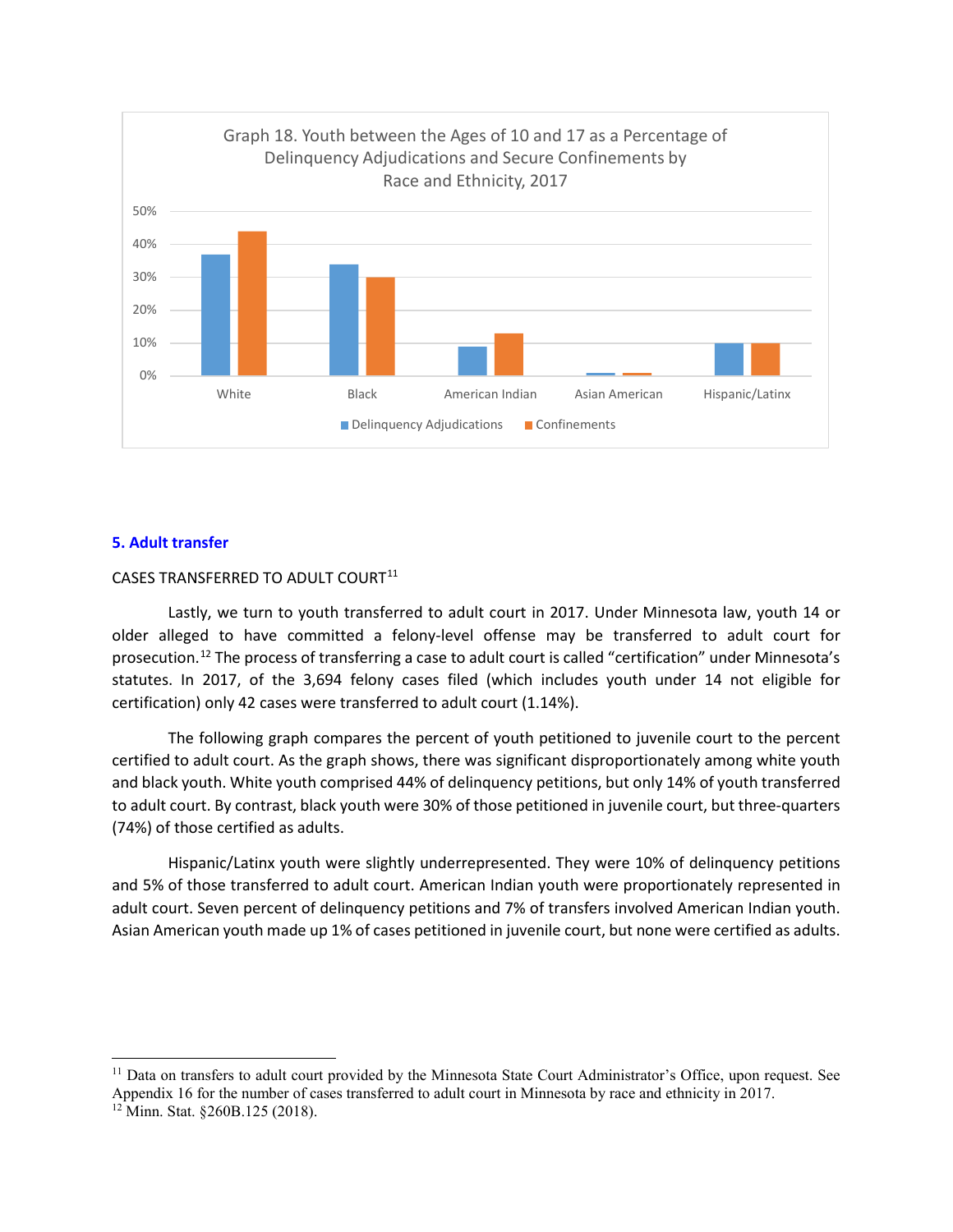

**Note: States can provide more data collection points but must provide four of the five listed above. Also, this plan does not disallow the use of the Relative Rate Index (RRI) but is not required and should not be used in lieu of the data required above.** 

### **II. ACTION PLAN Develop an Action Plan.**

#### **Provide answers to the questions below.**

## **1. What do your DMC numbers tell you about your jurisdiction?**

Data reveals racial disparities at almost all stages of the juvenile justice system in 2017. Relative to white youth, youth of color were almost 3 times more likely to be arrested. They were a little over 1.5 times more likely to be held in secure detention than white youth. The rate at which youth of colors' cases was petitioned in juvenile court was higher than that of white youth. Delinquency adjudications were slightly more likely for youth of color than white youth. Youth of color were transferred to adult court at much higher rates than white youth. They were nearly 5 times more likely to be certified as adults.

There were a couple stages at which youth of color were underrepresented. They were half as likely as white youth to receive a probation placement and about one-quarter less likely to receive secure confinement. Underrepresentation still constitutes a racial disparity and is problematic.

Youth of color are not a monolithic group, and though it is important to note differences in treatment between white youth and youth of color, it is also important to note differences in treatment among youth of color. A disaggregation of youth of color by race and ethnicity reveals important differences in youths' experiences with the juvenile justice system. While some groups were overrepresented at various stages, other groups were underrepresented. At the arrest stage, black youth were much more likely than white youth to get arrested. Their arrest rate was 4.12 times higher than that of white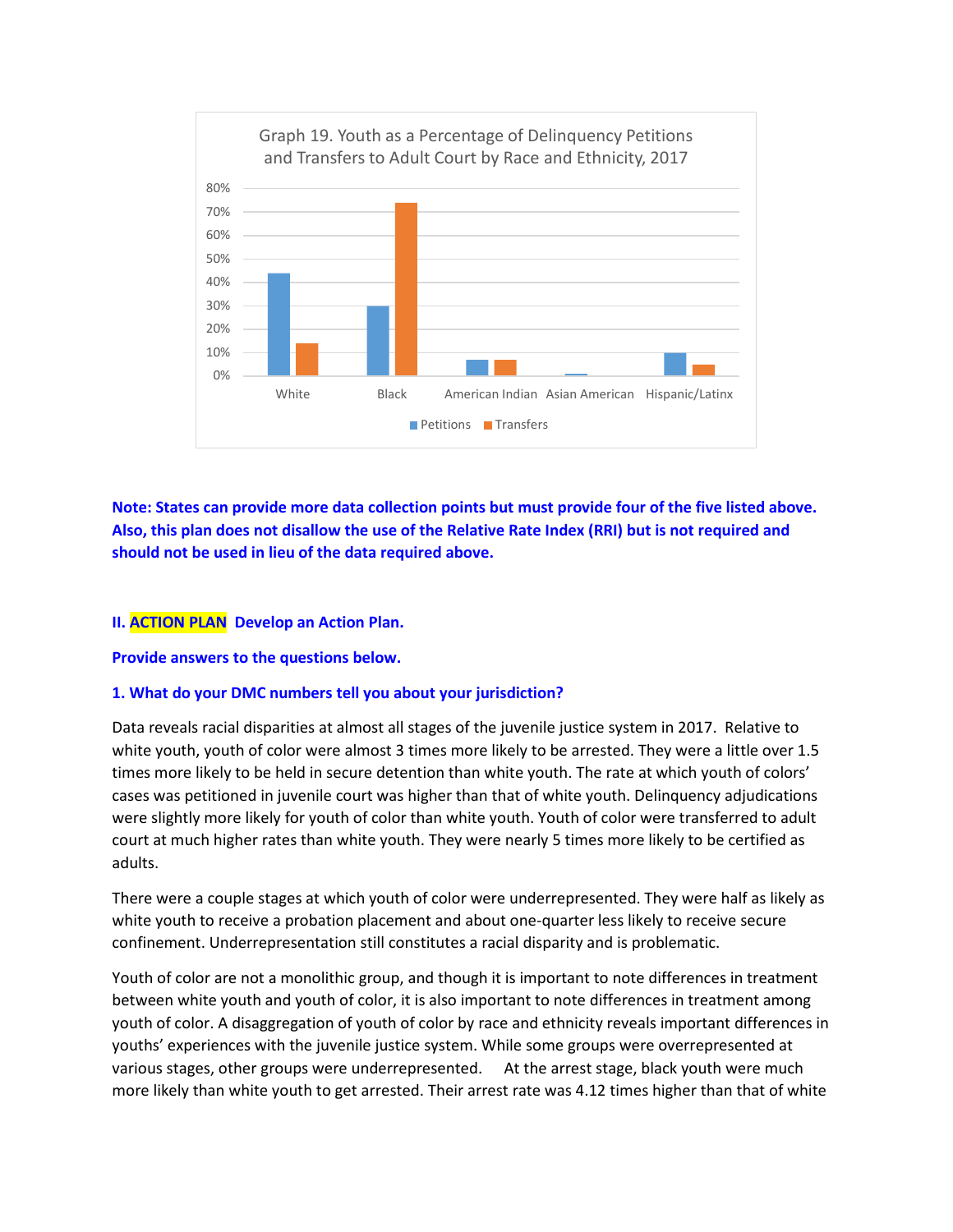youth. Similarly, but to a lesser degree, American Indian youth were almost 3 times more likely to be arrested than white youth. Likewise, the arrest rate among Hispanic/Latinx youth was 2.15 times higher than that of white youth. By contrast, Asian American youth were significantly underrepresented (.35). They were 65% less likely to face arrest than white youth.

Compared to the other stages of the juvenile justice system, the arrest stage is one in which youth of color have a wide range of experiences relative to white youth *and to one another*. It is worth emphasizing that the point of arrest and transfer to adult court are critical stages affecting youths' trajectory through the juvenile justice system. Not only does data identify racial disparities between youth of color and white youth, but it also demonstrates that youth of colors' experiences with the juvenile justice system are far from uniform.

## **2. What would success in DMC reduction look like for your state?**

The following are our State Advisory Group's Goals around reducing racial and ethnic disparities:

- 1. Better describe state of DMC statewide through consistent data
- 2. MN will significantly reduce out of home placements per capita and per populations of color
- 3. Make a significant contribution to the body of information addressing DMC through creative approaches

## **3. How much do you want to reduce DMC next year?**

MN will significantly reduce out of home placements per capita and per populations of color.

## **4. Is that reasonable? If yes, why?**

We can see ourselves accomplishing this goal by:

- a) Developing alternatives to out of home placement via partnership with JDAI
- b) Supporting effectiveness of reunification with family
- c) Redirecting of out of home placement dollars to support intervention/assessment aimed at avoiding out of home placement
- d) Training out of home placement facility staff on how to provide culturally relevant services

#### **5. What do you need from OJJDP to be successful with your plan?**

We would like for OJJDP to help identify efficient and effective evaluation tools that we can use to measure outcomes over the next year.

# **6. What safeguards will you put in place to ensure that as you work to reduce DMC, you are still protecting the public, holding youth accountable, and equipping youth to live crime-free, productive lives?**

We will protect the public, hold youth accountable and equip youth to live crime-free, productive lives by exploring creative, community based approaches to DMC reduction that are rooted in youth voice. We will ensure that their voices are heard by policymakers and legislators by providing a platform for